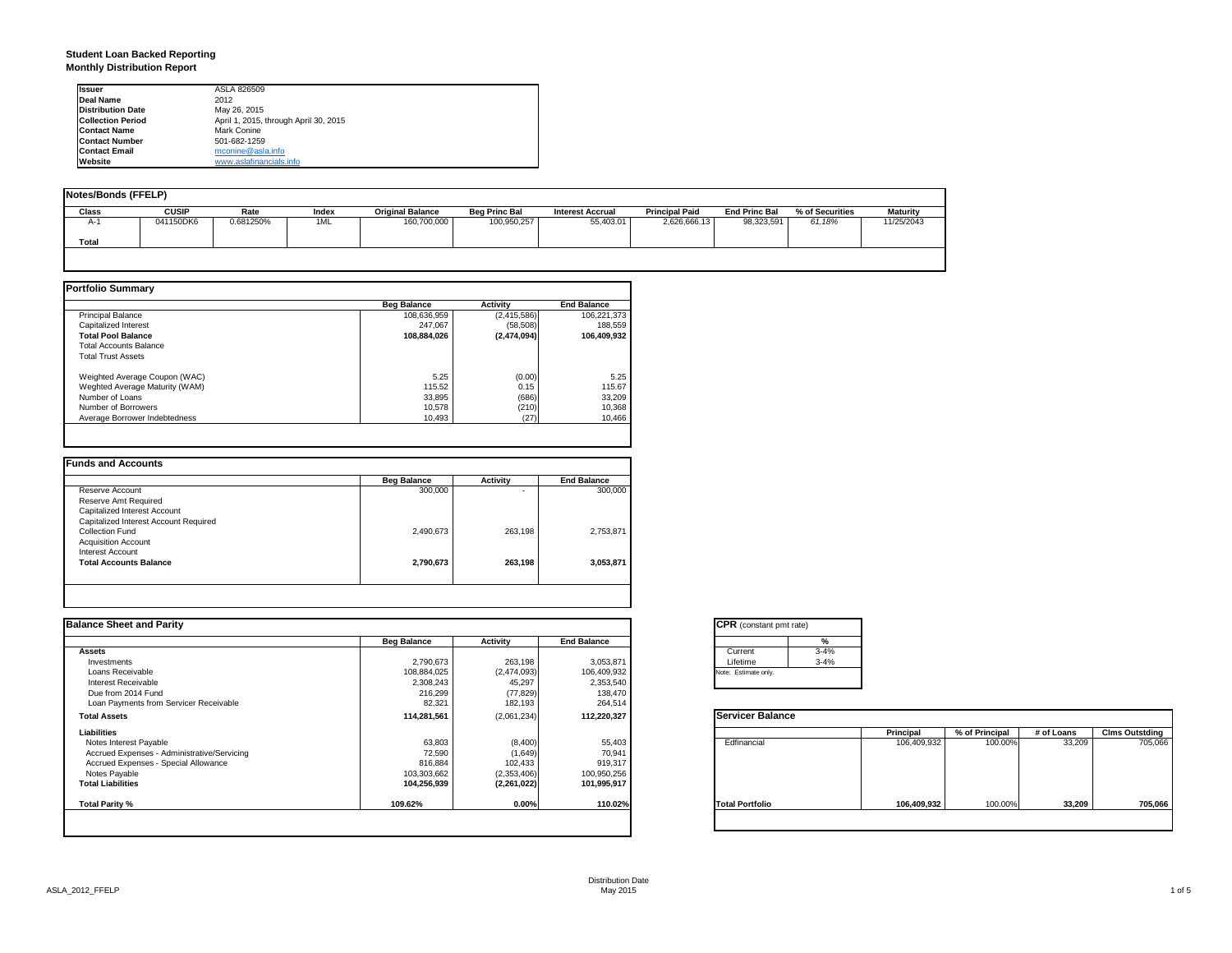### **Student Loan Backed Reporting Monthly Distribution Report**

|                         | # of Loans |        | <b>Principal</b> |             | % of Principal   |        | <b>WAC</b>       |        | <b>WARM</b>      |        |
|-------------------------|------------|--------|------------------|-------------|------------------|--------|------------------|--------|------------------|--------|
|                         | Beginning  | Ending | <b>Beginning</b> | Ending      | <b>Beginning</b> | Ending | <b>Beginning</b> | Ending | <b>Beginning</b> | Ending |
| In School               | 516        | 495    | 1,672,040        | 1,601,940   | 1.54%            | 1.51%  | 5.55             | 5.54   | 119.32           | 119.36 |
| Grace                   | 148        | 156    | 479,146          | 499,741     | 0.44%            | 0.47%  | 5.57             | 5.52   | 117.76           | 117.42 |
| Repayment               |            |        |                  |             |                  |        |                  |        |                  |        |
| Current                 | 19,869     | 19,439 | 58,997,049       | 57,032,332  | 54.18%           | 53.60% | 5.33             | 5.33   | 117.97           | 118.70 |
| 31-60 Days Delinquent   | 967        | 913    | 3,550,519        | 3,272,056   | 3.26%            | 3.07%  | 5.37             | 5.47   | 116.17           | 119.07 |
| 61-90 Days Delinquent   | 609        | 566    | 2,112,215        | 2,057,214   | 1.94%            | 1.93%  | 5.11             | 5.51   | 112.02           | 110.49 |
| 91-120 Days Delingent   | 587        | 481    | 2,062,862        | 1,654,283   | 1.89%            | 1.55%  | 5.50             | 5.16   | 116.43           | 112.69 |
| 121-180 Days Delinquent | 681        | 825    | 2,408,447        | 2,912,609   | 2.21%            | 2.74%  | 5.39             | 5.34   | 118.69           | 115.99 |
| 181-270 Days Delinquent | 576        | 509    | 2,032,868        | 1,782,641   | 1.87%            | 1.68%  | 5.36             | 5.63   | 120.52           | 121.44 |
| 271+ Days Delinquent    | 212        | 267    | 811,839          | 1,032,781   | 0.75%            | 0.97%  | 5.20             | 5.34   | 114.82           | 111.53 |
| <b>Total Repayment</b>  | 23,501     | 23,000 | 71,975,799       | 69,743,916  | 66.10%           | 65.54% | 5.33             | 5.35   | 117.72           | 118.18 |
| Forbearance             | 3,906      | 3,957  | 15.542.428       | 16,030,763  | 14.27%           | 15.07% | 5.43             | 5.36   | 119.61           | 119.07 |
| Deferment               | 5,537      | 5.407  | 18,218,671       | 17,862,433  | 16.73%           | 16.79% | 5.33             | 5.33   | 116.73           | 116.02 |
| Claims in Progress      | 285        | 194    | 988,190          | 671,139     | 0.91%            | 0.63%  | 5.35             | 5.19   | 107.81           | 116.21 |
| <b>Claims Denied</b>    |            |        | 7.751            |             | 0.01%            | 0.00%  | 6.80             |        | 97.00            |        |
| <b>Total Portfolio</b>  | 33,895     | 33,209 | 108,884,025      | 106,409,932 | 100%             | 100%   | 5.35             | 5.35   | 117.76           | 117.95 |

|                                     |           | # of Loans |                  | <b>Principal</b> |           | % of Principal | <b>WAC</b> |        | <b>WARM</b> |        |
|-------------------------------------|-----------|------------|------------------|------------------|-----------|----------------|------------|--------|-------------|--------|
|                                     | Beainnina | Ending     | <b>Beginning</b> | Ending           | Beginning | Ending         | Beginning  | Endina | Beginning   | Ending |
| Current                             | 19,869    | 19,439     | 58,997,049       | 57,032,332       | 81.97%    | 81.77%         | 5.33       | 5.33   | 117.97      | 118.70 |
| 31-60 Days Delinquent               | 967       | 913        | 3,550,519        | 3,272,056        | 4.93%     | 4.69%          | 5.37       | 5.47   | 116.17      | 119.07 |
| 61-90 Days Delinquent               | 609       | 566        | 2,112,215        | 2,057,214        | 2.93%     | 2.95%          | 5.11       | 5.51   | 112.02      | 110.49 |
| 91-120 Days Delingent               | 587       | 481        | 2,062,862        | 1,654,283        | 2.87%     | 2.37%          | 5.50       | 5.16   | 116.43      | 112.69 |
| 121-180 Days Delinquent             | 681       | 825        | 2,408,447        | 2,912,609        | 3.35%     | 4.18%          | 5.39       | 5.34   | 118.69      | 115.99 |
| 181-270 Days Delinquent             | 576       | 509        | 2,032,868        | 1,782,641        | 2.82%     | 2.56%          | 5.36       | 5.63   | 120.52      | 121.44 |
| 271+ Days Delinquent                | 212       | 267        | 811,839          | 1,032,781        | 1.13%     | 1.48%          | 5.20       | 5.34   | 114.82      | 111.53 |
| <b>Total Portfolio in Repayment</b> | 23,501    | 23,000     | 71,975,799       | 69,743,916       | 100.00%   | 100.00%        | 5.33       | 5.35   | 117.72      | 118.18 |

| Portfolio by Loan Type           |                  |        |                  |             |                  |                |                  |            |                  |             |  |
|----------------------------------|------------------|--------|------------------|-------------|------------------|----------------|------------------|------------|------------------|-------------|--|
|                                  | # of Loans       |        | <b>Principal</b> |             |                  | % of Principal |                  | <b>WAC</b> |                  | <b>WARM</b> |  |
|                                  | <b>Beginning</b> | Ending | Beginning        | Ending      | <b>Beginning</b> | Ending         | <b>Beginning</b> | Ending     | <b>Beginning</b> | Ending      |  |
| Subsidized Consolidation Loans   |                  |        |                  |             |                  |                |                  |            |                  |             |  |
| Unsubsidized Consolidation Loans |                  |        |                  |             |                  |                |                  |            |                  |             |  |
| Subsidized Stafford Loans        | 18,965           | 18,581 | 50,302,515       | 49,137,639  | 46.20%           | 46.18%         | 5.19             | 5.19       | 114.14           | 114.22      |  |
| Unsubsidized Stafford Loans      | 13,860           | 13,579 | 54,642,457       | 53,457,761  | 50.18%           | 50.24%         | 5.31             | 5.31       | 123.04           | 123.29      |  |
| PLUS/GradPLUS Loans              | 1,070            | 1.049  | 3,939,052        | 3,814,531   | 3.62%            | 3.58%          | 7.95             | 7.97       | 90.76            | 91.22       |  |
| <b>SLS Loans</b>                 |                  |        |                  |             |                  |                |                  |            |                  |             |  |
| <b>Total Portfolio</b>           | 33,895           | 33,209 | 108,884,025      | 106,409,932 | 100.00%          | 100.00%        | 5.35             | 5.35       | 117.76           | 117.95      |  |

|                                            |           | # of Loans |             | <b>Principal</b> |           | % of Principal |           | <b>WAC</b> |           | <b>WARM</b> |  |
|--------------------------------------------|-----------|------------|-------------|------------------|-----------|----------------|-----------|------------|-----------|-------------|--|
|                                            | Beginning | Ending     | Beginning   | Ending           | Beginning | Ending         | Beginning | Ending     | Beginning | Ending      |  |
| Graduate / 4-Year Loans                    | 26,160    | 25,674     | 87,832,193  | 86,034,218       | 80.67%    | 80.85%         | 5.34      | 5.35       | 118.85    | 119.16      |  |
| 2-Year Loans                               | 7,062     | 6,877      | 19,494,717  | 18,864,650       | 17.90%    | 17.73%         | 5.37      | 5.37       | 113.44    | 113.02      |  |
| Proprietary / Technical / Vocational Loans | 671       | 656        | 1,554,863   | 1,508,879        | 1.43%     | 1.42%          | 5.31      | 5.32       | 110.65    | 111.07      |  |
| Unknown (Consolidation) Loans              |           |            |             |                  |           |                |           |            |           |             |  |
| Other Loans                                |           |            | 2.252       | 2.184            | 0.002%    | 0.002%         | 6.80      | 6.80       | 104.87    | 106.85      |  |
| <b>Total Portfolio</b>                     | 33,895    | 33,209     | 108,884,025 | 106,409,932      | 100.00%   | 100.00%        | 5.35      | 5.35       | 117.76    | 117.95      |  |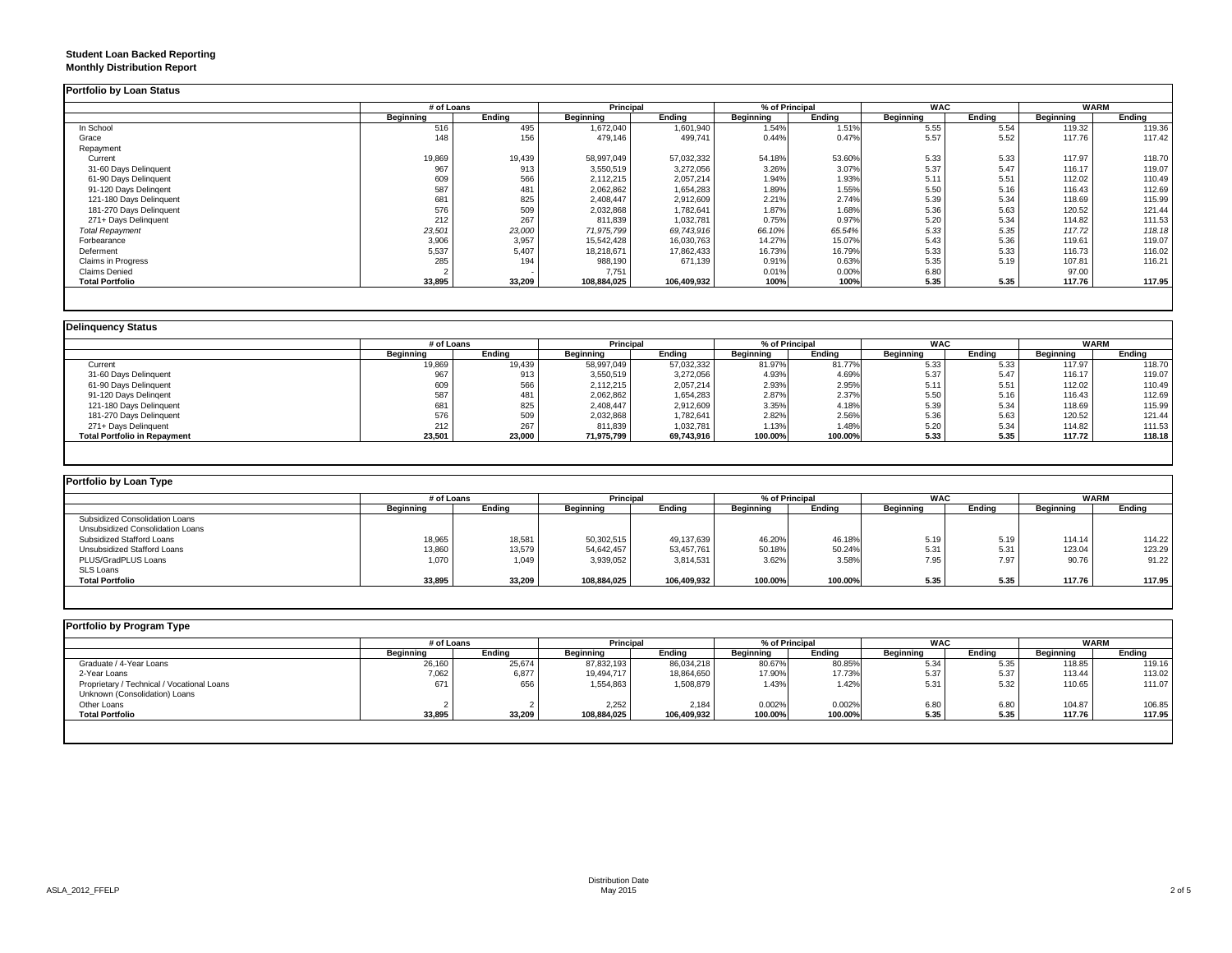| <b>IDistribution Date</b> | 2015<br>26.<br>May                             |
|---------------------------|------------------------------------------------|
| <b>ICollection Period</b> | 2015<br>2015.<br>April 30.<br>throuah<br>April |

## **Collection Activity**

| <b>Collection Account</b>                                                                    | as of 4/30/2015 |
|----------------------------------------------------------------------------------------------|-----------------|
| Beginning Balance - April 1, 2015                                                            | 2,490,673       |
| <b>Collection Amount Received</b>                                                            | 2,753,756       |
| Recoveries                                                                                   |                 |
| Reserve Account                                                                              |                 |
| <b>Excess of Required Reserve Account</b>                                                    |                 |
| Interest on Investment Earnings                                                              | 115             |
| Capitalized Interest Account (after a stepdown or release date)                              |                 |
| Payments from Guarantor                                                                      |                 |
| Transer from 2010 Collection Fund for correction of error                                    |                 |
| Required repurchases                                                                         |                 |
| Special Allowance Payable to Department of Education                                         |                 |
| <b>Consolidation Rebate Fees</b>                                                             |                 |
| <b>Transfer from Capitalized Interest Fund</b>                                               |                 |
| Principal payments, interest payments, administration fees, servicing fees, and trustee fees | (2,490,673)     |
| Transfer to Department Rebate Fund                                                           |                 |
| <b>Total Available Funds</b>                                                                 | 2,753,871       |
|                                                                                              |                 |
|                                                                                              |                 |

| <b>Fees Due for Current Period</b>                  | as of 4/30/2015 |
|-----------------------------------------------------|-----------------|
| Indenture Trustee Fees                              |                 |
| <b>Servicing Fees</b><br><b>Administration Fees</b> | 62,073<br>8,868 |
| Late Fees<br><b>Other Fees</b>                      |                 |
| <b>Total Fees</b>                                   | 70,941          |

| <b>Cumulative Default Rate</b>                                                                      | as of 4/30/2015 |
|-----------------------------------------------------------------------------------------------------|-----------------|
| Current Period Defaults (\$)                                                                        | 710.651.40      |
| Cumulative Defaults (\$)                                                                            | 23.374.003.60   |
| Cumulative Default (% of original pool balance)                                                     | 14.56%          |
| Cumulative Default (% of cumulative entered repayment balance) <sup>a</sup>                         | 22.41%          |
| Current Period Payments (Recoveries) from Guarantor (\$)                                            | 769,569.86      |
| Current Period Borrower Recoveries (\$)                                                             | n/a             |
| Cumulative Recoveries (\$) <sup>b</sup>                                                             | \$21,311,938.20 |
| <b>Cumulative Recovery Rate (%)</b>                                                                 | 91.18%          |
| Cumulative Net Loss Rate (%)                                                                        | 1.28%           |
| Servicer Reject Rate (FFELP) (%)                                                                    |                 |
| Cumulative Servicer Reject Rate (FFELP) (%)                                                         |                 |
| Repayment balance includes all repayment loans with the exception of balances in claim status<br>a) |                 |
| Cumulative Recoveries includes 97% of claims in progress balances<br>b)                             |                 |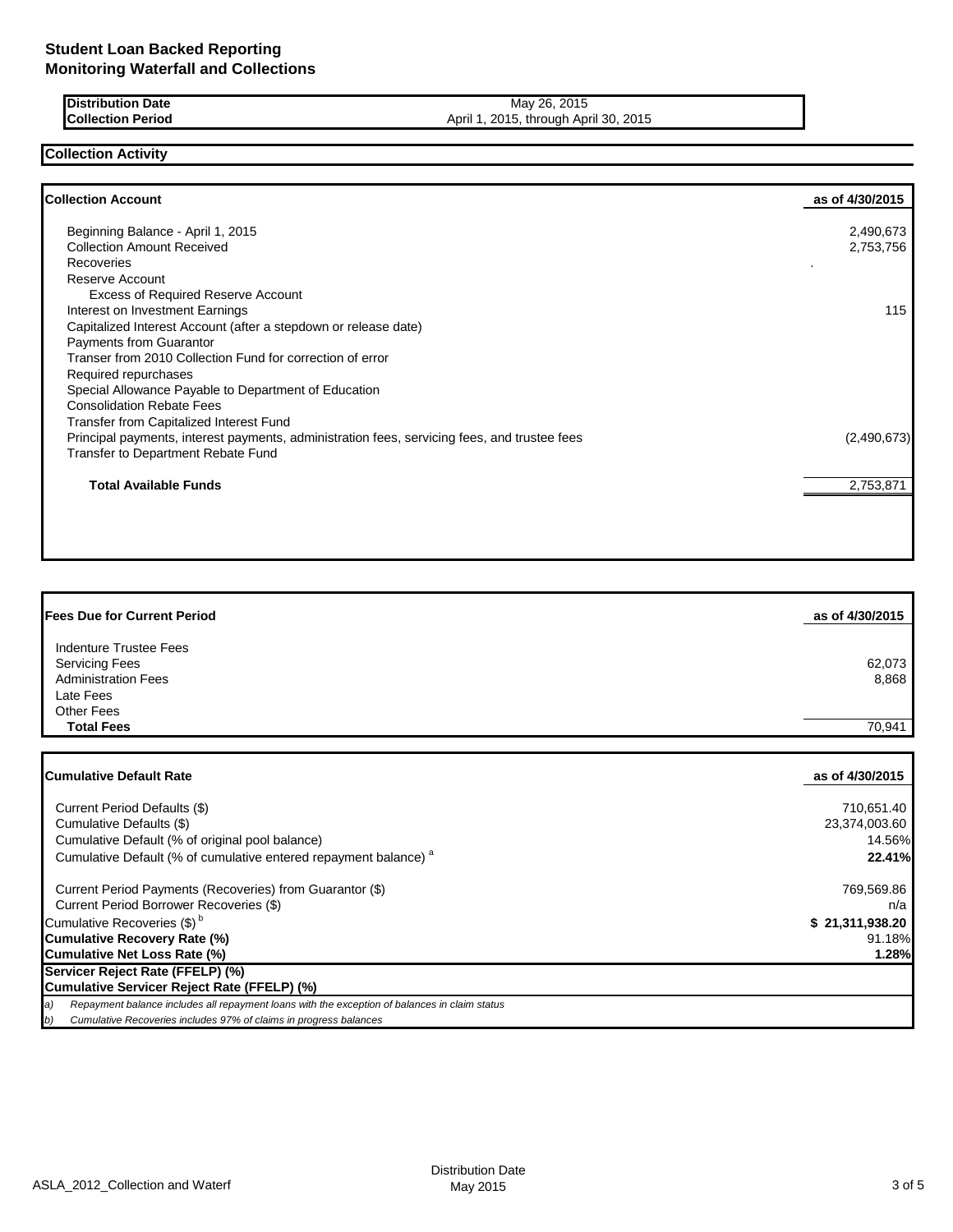# **Waterfall Activity**

| <b>Waterfall for Distribution</b>                                                         | <b>Amount Due</b> | <b>Amount Remaining</b> |
|-------------------------------------------------------------------------------------------|-------------------|-------------------------|
| <b>Total Available Funds</b>                                                              |                   | 2,753,871               |
| <b>First:</b> Payments required under and Joint Sharing Agreement                         |                   |                         |
| <b>Second: Trustee Fees</b>                                                               | 861               | 2,753,010               |
| <b>Third: Servicing Fees and Backup Servicing Fees</b>                                    | 62,073            | 2,690,937               |
| <b>Fourth: Administration Fees</b>                                                        | 8,868             | 2,682,069               |
| <b>Fifth: Noteholder Interest</b>                                                         | 55,403            | 2,626,666               |
| Sixth: Reinstate the balance of the Reserve Fund up to the Specified Reserve Fund Balance |                   |                         |
| Seventh: Noteholder Principal, until paid in full                                         | 2,626,666         | (0)                     |
|                                                                                           |                   |                         |

| <b>Principal and Interest Distributions</b>    | Class A-1 |
|------------------------------------------------|-----------|
| Quarterly Interest Due                         | 55,403    |
| Quarterly Interest Paid                        | 55,403    |
| <b>Interest Shortfall</b>                      |           |
| Interest Carryover Due                         |           |
| Interest Carryover Paid                        |           |
| <b>Interest Carryover</b>                      |           |
| <b>Quarterly Principal Distribution Amount</b> | 2,626,666 |
| <b>Quarterly Principal Paid</b>                | 2,626,666 |
| Shortfall                                      |           |
| <b>Total Distribution Amount</b>               | 2,682,069 |
|                                                |           |